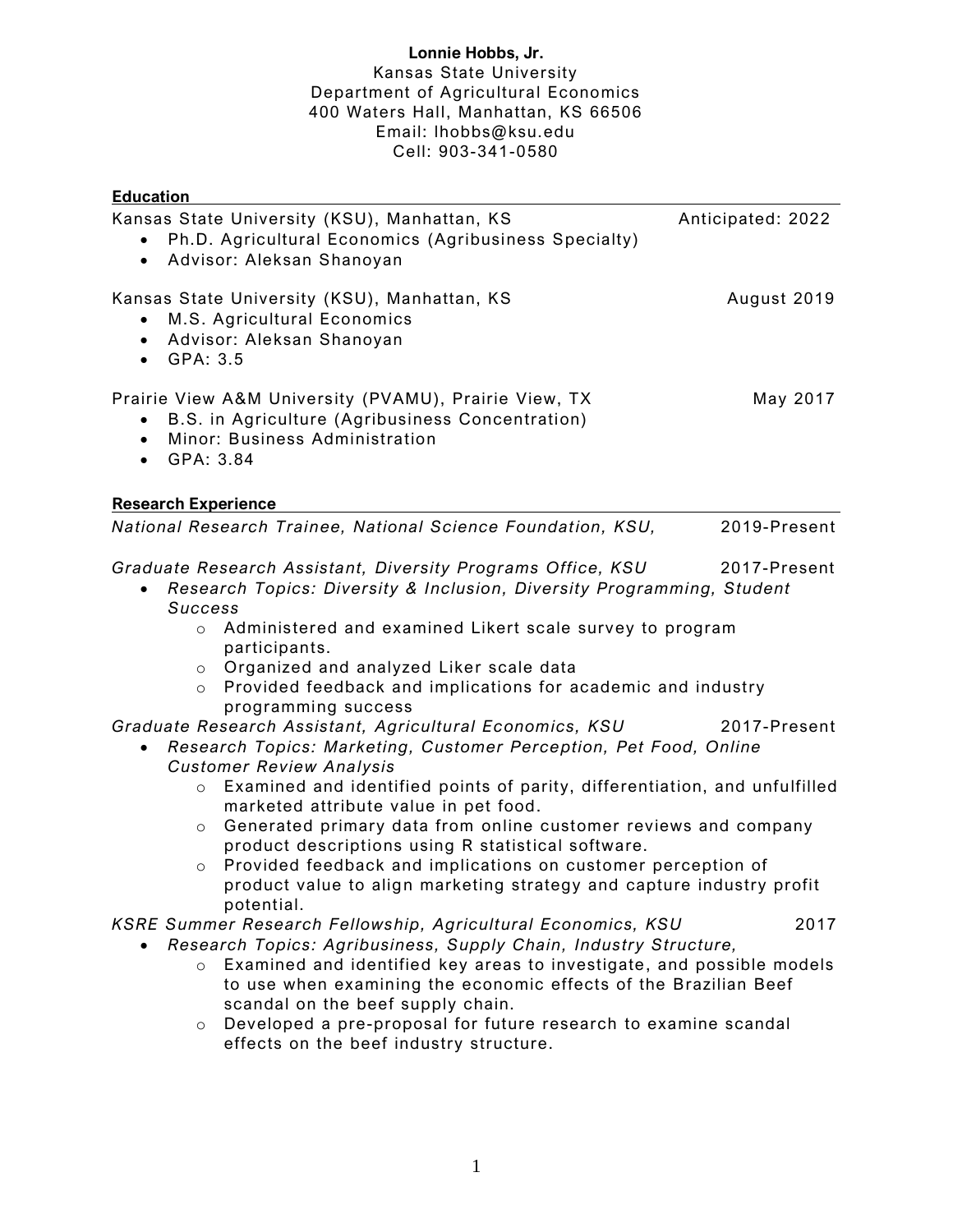**Teaching Experience** *Graduate Teaching Assistant, Kansas State University, Manhattan, KS* o Human & Cultural Diversity in Agriculture (Gen Ag 210) 2018-Present Co-teach course material **Develop course modules** Secure course speakers Design and manage assignments in K-State Canvas Grade assignments o Cultural Diversity & Scholarship in AG (Gen Ag 200 2018-Present **Develop course modules Conduct weekly meetings with students** Design and manage assignments in K-State Canvas Grade assignments o Food & Agribusiness Management Strategies (AGEC 599) Spring 2020 Assist students with in-class problems and activities. Grade assignments o Food & Agribusiness Management (AGEC 318) Spring 2020 Assist students with in-class problems and activities. Grade assignments o Data Analysis & Optimization (AGEC 501) Fall 2019 Assist students with in-class problems and activities. **Conduct weekly tutoring session** Grade assignments **Professional Experience** *Graduate Assistant, Kansas State University, Manhattan, KS* 2017-Present • College of Agriculture Diversity Programs Office (DPO) o Assist in recruitment & retention of multicultural students o Analyze success of recruitment & retention efforts o Co-coordinate diversity awareness programs o Supervise undergraduate assistants o Greet new and prospective students

- o Mange DPO website
- o Co-coordinate programs and event marketing
- o Co-Advisor, Minorities in Agriculture Natural Resources & Related Sciences (MANRRS)
	- Advise, mentor & support student members
	- **Reconcile treasury books**
	- Develop budgets for Regional & National Conference
	- Co-coordinate fund-raiser and recruiting events
	- Assist in event planning and logistics
- o KSRE Summer Research Fellowship Program Co-Coordinator
	- Assist in recruitment efforts
	- **Dianager Christer Contact Process**
	- Aid in selection of fellows
	- **Develop program budget**
	- **Offer mentorship & guidance to fellows**
	- **Assist in program operations, planning and management**

*Ardent Mills Summer Internship, Chattanooga, TN* 2020

- Operations Intern
	- o Set up Feed Mill Project in GuideTI
		- **Created assets and spare part inventory**
		- **Developed operational OPL's for feed truck drivers**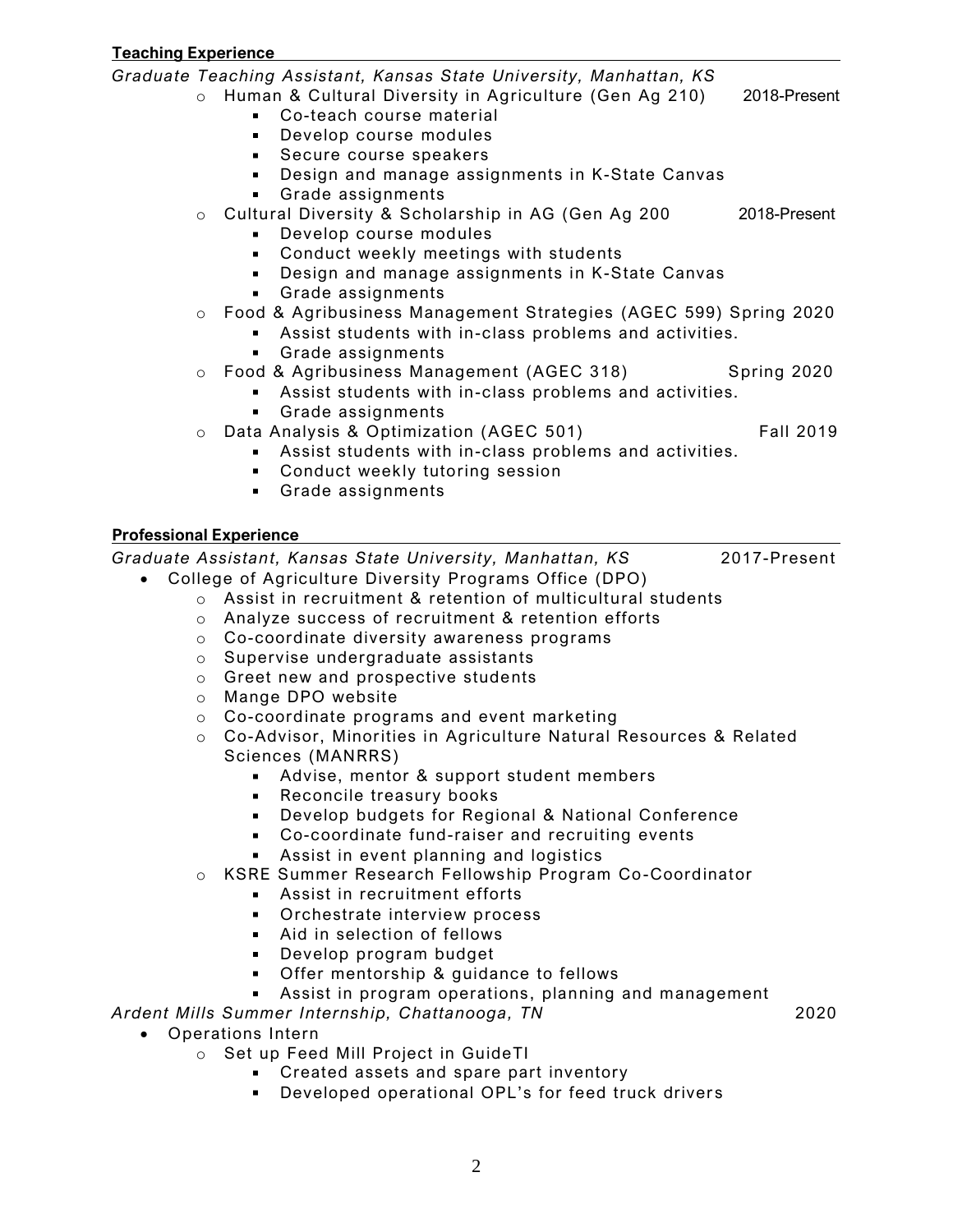- Dialogued with the engineer onsite regarding operational and structural plans
- **Incorporated plans from other sites to assist in Chattanooga** site structure
- o Designing and implementing ideas for our Safety Kickoff event
- o Developing OPL's for routine machine maintenance
- o Organizing 5S stations and applying 5S to warehouse and storage locations
- $\circ$  Assisting in training for new hires (lock tag try, trailer sealing, etc.).
- USDA Summer Internship, Washington, D.C 2014-16
	- Office of the Assistant Secretary for Civil Rights
		- Program Clerk (GS-3 Step 1, GS-4 Step 1)
			- o Reconcile reimbursable accounts for FY2013-FY2015
			- o Secure partnerships for Community Garden Project
			- o Assist team in transitioning to new conference/training reporting system
			- o Design and consolidate "Monthly Report Book"
			- o Update Interagency Agreements
			- o Serve as employee telework ing and intern point of contact

## **Search Committee Experience**

- College of Agriculture Associate Dean for Academic Programs 2019-20
- College of Agriculture Coordinator for Recruitment & Retention Events 2018-19

## **Refereed Journal Articles**

- Z. Wiley, **L. Hobbs, Jr .** (in press), An Evaluation of the Effectiveness of Project Impact: Multicultural Academic Program Success at Kansas state University. *Professional Agricultural Workers Journal*
- T.L. Carter, **L. Hobbs, Jr.**, and Z. Wiley (2019), Growing Our Mindset: A Diversity Summit Assessment. *Natural Sciences Education Journal*, *48*(1).

### **Conference Proceedings**

- R. Thomas, Z. Wiley, and **L. Hobbs Jr.,** "The Impact of Virtual Vs. Non-Virtual Summer Research Programs ", Oral Presentation. 78th Annual Professional Agricultural Workers Conference. Tuskegee University. Dec. 6 - Dec.8, 2020.
- B. Green, Z. Wiley, and **L. Hobbs Jr.,** "An Assessment of the Success of the MAPS Program: College of AG Cohorts ", Oral Presentation. 78th Annual Professional Agricultural Workers Conference. Tuskegee University. Dec. 6 - Dec. 8, 2020.
- **Lonnie Hobbs, Jr** ., and A. Shanoyan, "Pet Food Customer Perceptions of Product Attributes: Implications for Marketing and Product Strategy ", Oral Presentation. 2020 Petfood Forum Connect 2020. Virtual Conference. Sep. 9 - Sep. 17, 2020.
- **Lonnie Hobbs, Jr** ., and A. Shanoyan, "Customer Perception and Marketing Strategies: Analysis of Online Customer Review Data", Oral Presentation. 2020 Western Agricultural Economics Association Conference. Virtual Conference. June 29 - July 1, 2020.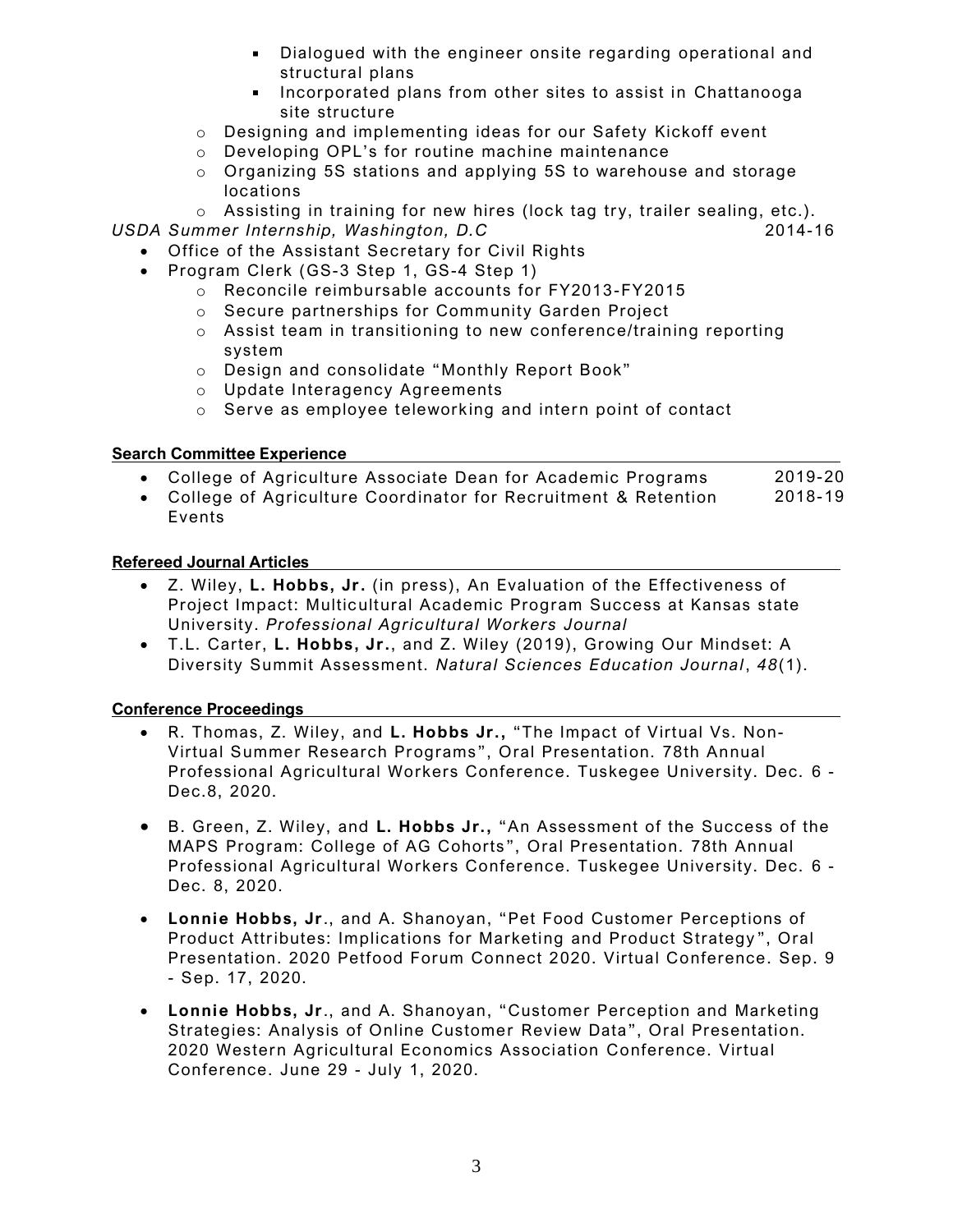- **Lonnie Hobbs, Jr.**, and Z. Wiley, "A Diversity Summit: Growing Our Mindset for One World, One Family", Professional Poster. 77th Annual Professional Agricultural Workers Conference. Tuskegee University. Dec. 8 - Dec.10, 2019.
- **Lonnie Hobbs, Jr** ., and A. Shanoyan. "Implications for Marketing Product Attributes in the Pet Food Industry", Graduate Oral. 77<sup>th</sup> Annual Professional Agricultural Workers Conference. Tuskegee University. Dec. 8 - Dec.10, 2019.
- Zelia Wiley, and **Lonnie Hobbs, Jr.**, "Essentials for Diversity Programming and Recruitment Success", Professional Workshop Session. KSUnite – Moving Forward Together. Kansas State University. Nov. 6, 2019
- Zelia Wiley, Tiffany Carter, and **Lonnie Hobbs, Jr** . "Changing Agricultural Demographics in Kansas: Innovative Diversity Programming for Student Success and Recruitment", Oral Presentation. 76th Annual Professional Agricultural Workers Conference. Tuskegee University. Dec. 2 - Dec.4, 2018
- **Lonnie Hobbs, Jr.**, and Z. Wiley, " Inclusion & Diversity: A K-State Research & Extension Training Assessment", Professional Poster. 76th Annual Professional Agricultural Workers Conference. Tuskegee University. Dec. 2 - Dec.4, 2018
- **Lonnie Hobbs, Jr** ., and A. Shanoyan. "Pet Food Customer Perceptions vs. Company Marketing", Graduate Oral. 76<sup>th</sup> Annual Professional Agricultural Workers Conference. Tuskegee University. Dec. 2 - Dec.4, 2018.
- **Lonnie Hobbs, Jr.**, Zelia Wiley, Linda Lamb, Charlotte Olsen, Melinda Daily, Deryl Waldren, Nozella Brown, Stacey Warner, Paula Peters, Wayne Moore, and Gregg Hadley. "Diversity: A Key Core Competency in Practice". Selected Poster. 2018 KSRE Annual Conference . Manhattan, KS. Oct. 16, 2018
- **Lonnie Hobbs, Jr** ., and A. Shanoyan. "Analysis of Consumer Perception of Product Attributes in Pet Food: Implications for Marketing and Brand Strategy", Selected Paper. 2018 AAEA Annual Meeting. Washington, DC. Aug. 5-Aug.7, 2018.
- **Lonnie Hobbs, Jr.**, and Z. Wiley, "KSRE Diversity Training Initiative for New and Seasoned Agents", Selected Poster. MANRRS 33rd Annual Career Fair and Training Conference. Greensboro, NC. Apr. 4 – Apr. 7, 2018

### **Awards**

|           | National Science Foundation Research Traineeship (NRT)   | 2020-Present |
|-----------|----------------------------------------------------------|--------------|
|           | • Seaboard Royal Scholar                                 | 2019-20      |
|           | • 1 <sup>st</sup> Place, PAWC Graduate Oral Competition  | 2019         |
|           | • Multicultural Student Affairs Family Recognition Award | 2019         |
|           | • College of Agriculture Deans Fellow                    | 2017-19      |
|           | • PAWC Selected Success Story                            | 2018         |
|           | • 3rd Place, PAWC Graduate Oral Competition              | 2018         |
|           | • Multicultural Student Affairs Family Recognition Award | 2018         |
|           | George Washington Carver Innovation Award                | 2018         |
| $\bullet$ | Magna Cum Laude Honors                                   | 2017         |
|           | USDA 1890 Scholar                                        | 2013-17      |
|           | Gates Millennium Scholar                                 | 2013-17      |